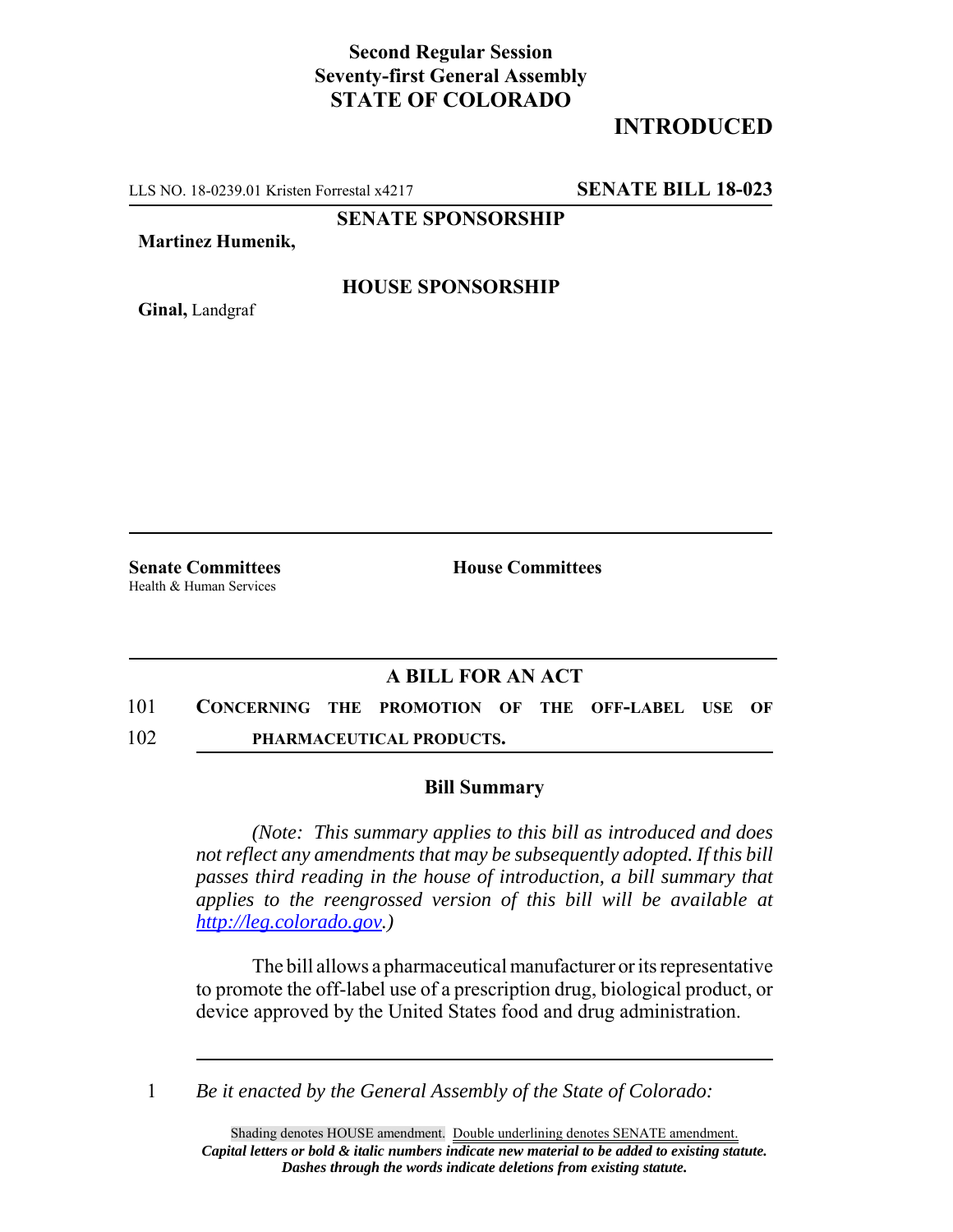**SECTION 1.** In Colorado Revised Statutes, 12-42.5-102, **amend** the introductory portion; and **add** (23.5) and (40.5) as follows: **12-42.5-102. Definitions.** As used in this article ARTICLE 42.5, unless the context otherwise requires or the term is otherwise defined in 5 another part of this article ARTICLE 42.5: (23.5) "OFF-LABEL USE" MEANS THE USE OF AN FDA-APPROVED PRESCRIPTION DRUG, BIOLOGICAL PRODUCT, OR DEVICE IN A MANNER OTHER THAN THE USE APPROVED BY THE FDA. (40.5) "TRUTHFUL PROMOTION" MEANS THE SHARING OF 10 INFORMATION THAT IS NOT MISLEADING, NOT CONTRARY TO THE FACTS, AND CONSISTENT WITH THE GENERALLY ACCEPTED SCIENTIFIC PRINCIPLES BETWEEN MANUFACTURERS AND PRACTITIONERS. **SECTION 2.** In Colorado Revised Statutes, **add** 12-42.5-135 as follows: **12-42.5-135. Off-label use of drug, biological product, or**

 **device - promotion by manufacturer - short title.** (1) THE SHORT TITLE OF THIS SECTION IS THE "FREE SPEECH IN MEDICINE ACT".

 (2) (a) NOTWITHSTANDING ANY OTHER LAW TO THE CONTRARY, A MANUFACTURER OR ITS REPRESENTATIVE MAY ENGAGE IN THE TRUTHFUL PROMOTION OF AN OFF-LABEL USE OF A PRESCRIPTION DRUG, BIOLOGICAL PRODUCT, OR DEVICE.

**(b)** THE BOARD SHALL NOT REVOKE, FAIL TO RENEW, OR TAKE ANY ACTION AGAINST THE REGISTRATION OF A MANUFACTURER OR ITS REPRESENTATIVE FOR ENGAGING IN THE TRUTHFUL PROMOTION OF THE OFF-LABEL USE OF A PRESCRIPTION DRUG, BIOLOGICAL PRODUCT, OR DEVICE.

(3) A CARRIER, AS DEFINED IN SECTION 10-16-102 (8), OR A